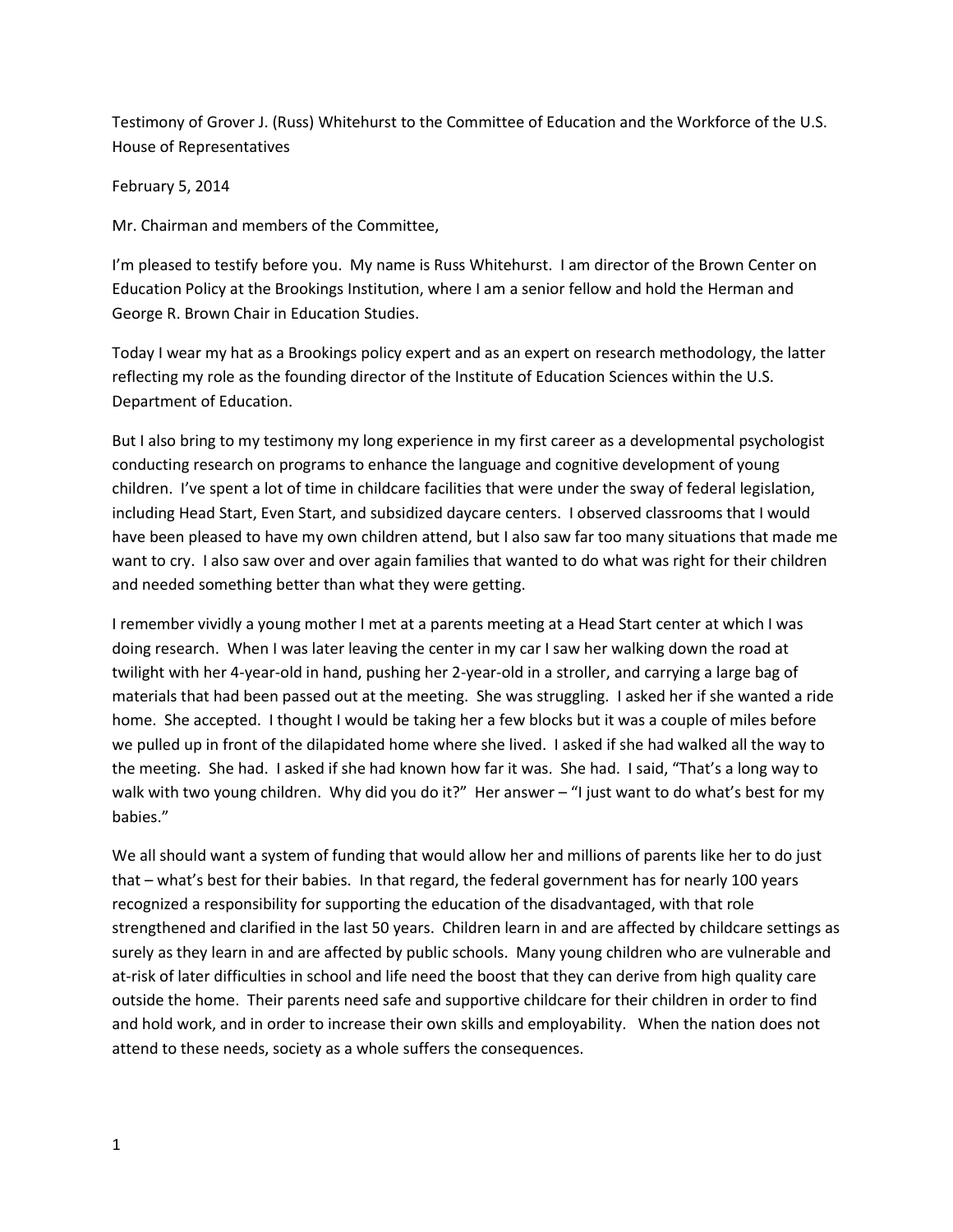The question for me is not whether the federal government should support the learning and care of young children from economically disadvantaged homes and otherwise vulnerable status but how it should do so. The current system, a mishmash of 45 separate, incoherent, and largely ineffective programs, fails to serve the broader public and certainly is less than optimal for the children and families to which it is directed.

My goal today is to offer some policy recommendations that are within the realm of political reality and would reform present federal efforts, that are grounded in a hard-headed examination of what we know and don't know about effective early childhood programs and child development, and that are motivated by the desire to improve the prospects of the most vulnerable among us.

## **Things we know (or should know)**

### **1) The federal government spends disproportionately on early childhood programs relative to its expenditures at other levels of learning.**

According to the GAO, there are 12 federal programs that are explicitly focused on early learning and childcare for children under five years of age, accounting for annual federal expenditures of around \$14 billion. Head Start and the Child Care Development Block Grant program are the largest. My colleague at Brookings, Ron Haskins, who for many years was a staff member of the Committee on Ways and Means, uses a broader definition of federal early childhood programs than the GAO and pegs annual federal expenditure at over \$22 billion.<sup>i</sup> By way of comparison, the federal government's entire expenditure on the education of the disadvantaged in grades K-12 under Title I of the Elementary and Secondary Education Act, which serves children from ages 5 through 18, is roughly \$15 billion.

My point is this: I'm not sure how much the U.S. taxpayer ought to be spending on early learning and childcare, but relative to other federal expenditures on education we're spending a healthy amount.

My back-of-the envelope calculation using \$20 billion as a rough and ready estimate of federal expenditure and the National Center for Children in Poverty estimates of children living in poverty iis that we are spending \$5,000 a year in federal dollars for early childhood programs for every child in poverty in the U.S. under 5 years of age. And since the uptake of childcare services is not universal and skews heavily towards older preschoolers, the expenditure level per child actually served is much higher. If we take present uptake rates into account and again assume \$20 billion in annual federal expenditure, we are spending roughly \$10,000 per child per year on early learning and childcare for every child in poverty below school age in America. This doesn't take into account state spending, which according to the same Haskins analysis adds another \$8 billion or so in annual expenditure. To this the Obama administration proposes adding another \$15 billion a year in federal and state expenditures for Preschool for All.

Billions here, billions there -- we're talking real money.

I don't think the problems we have with early childhood programs in this country are about underfunding, at least not at the federal level.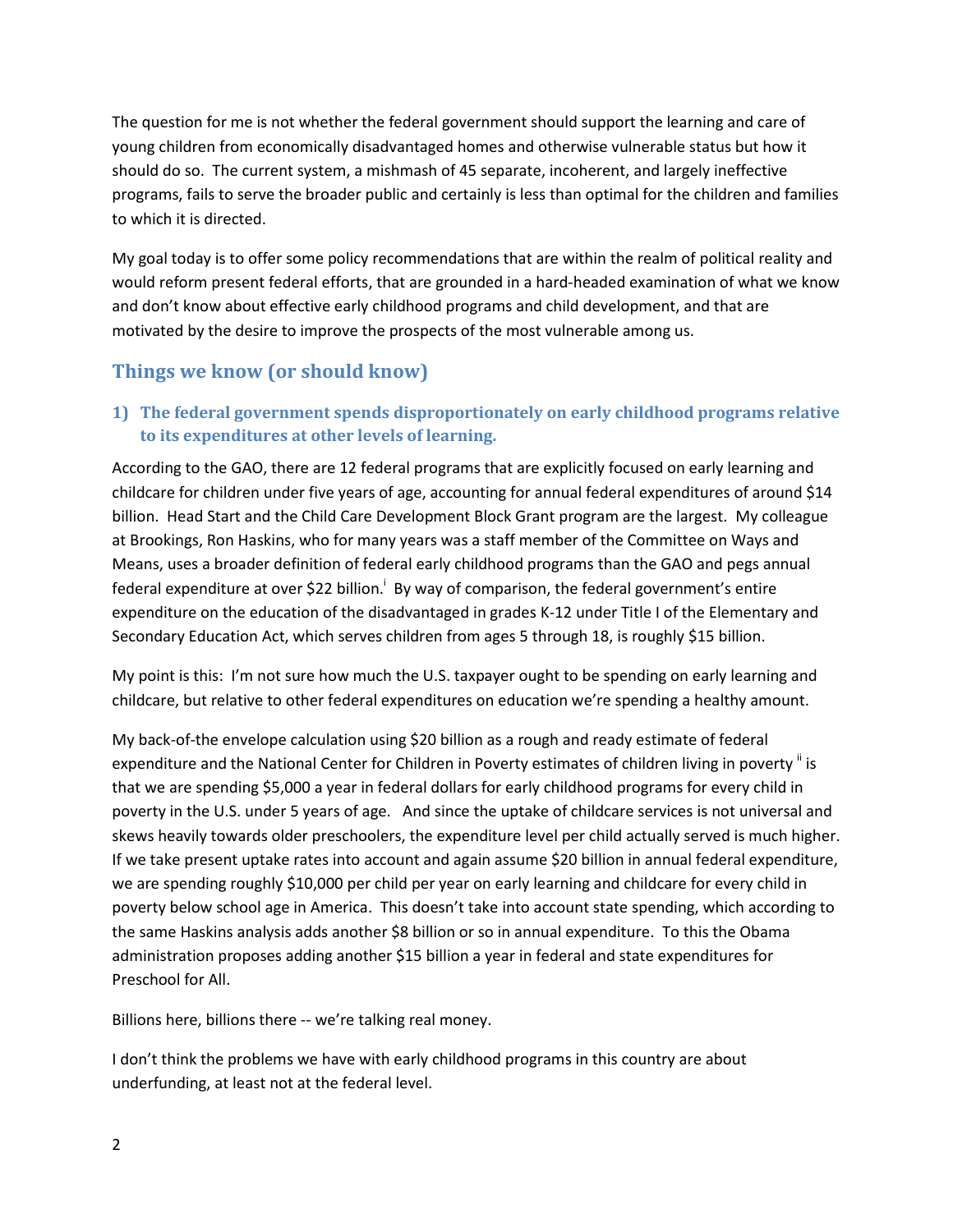### **2) We are not getting our money's worth from present federal expenditures on early childhood services.**

If the point of federal expenditures is that vulnerable children will learn transformative skills and dispositions from early center-based care that will eliminate the gaps in school readiness between them and more advantaged children, and enable them to get more out of every additional investment in their education, we are almost surely not getting our money's worth from current programs, much less the rich returns on investment that are touted by advocates for universal pre-K.

*Head Start*. The largest single federal investment in the early education of disadvantaged children, Head Start, produces no lasting educational gains for participants. It doesn't even produce gains that last until the end of kindergarten. We know this from the Head Start Impact Study, a recent federal evaluation involving a nationally representative sample of over-subscribed Head Start centers. Children winning and losing lotteries for admission to these centers have been followed through 3rd grade. In the words of the authors of the most recent report, "by the end of 3rd grade there were very few impacts … in any of the four domains of cognitive, social-emotional, health and parenting practices. The few impacts that were found did not show a clear pattern of favorable or unfavorable impacts for children."

Those are the results of the evaluation of Head Start that Congress authorized and funded – children who have the opportunity to attend Head Start do no better in school than equivalent children who do not have that opportunity. The budget for Head Start was increased to \$8.6 billion under the 2014 Omnibus Appropriations Act, \$612 million more than the 2013 enacted level.

*CCDBG.* Expenditures for childcare under the Child Care Development Block Grant Program and the Child Care Development Fund may actually do harm to some children because various aspects of how the CCDBG programs are administered at the state level lead families to place their children in lowquality facilities that provide a less secure and stimulating environment than the children could receive at home. <sup>III</sup> Examples of design flaws include low reimbursement rates, co-pays for families based on a percentage of tuition that encourage shopping for the cheapest provider, brief and uncertain periods of eligibility for parents that lead to instability in children's placements, and pervasive lack of information to families to support choice of high quality providers.

*Other federal programs*. Other recent federal programs intended to enhance early learning are no more effective than Head Start. The Even Start program, a Head Start-like program that was designed to improve the literacy and work skills of parents along with the development of their preschoolers was finally defunded a few years ago after three national evaluations found no impact of program participation on either children or parents. The Early Reading First program is no longer with us. Its national evaluation found only a small impact on one outcome at the end of the pre-K year. The federal Preschool Curriculum Evaluation Project examined the impact of 14 pre-K curricula in separate randomized trials. Only one had impacts in the pre-K year that lasted through the end of kindergarten. Ten had no effects at either the end of pre-K or kindergarten on any of 12 student outcomes that were measured.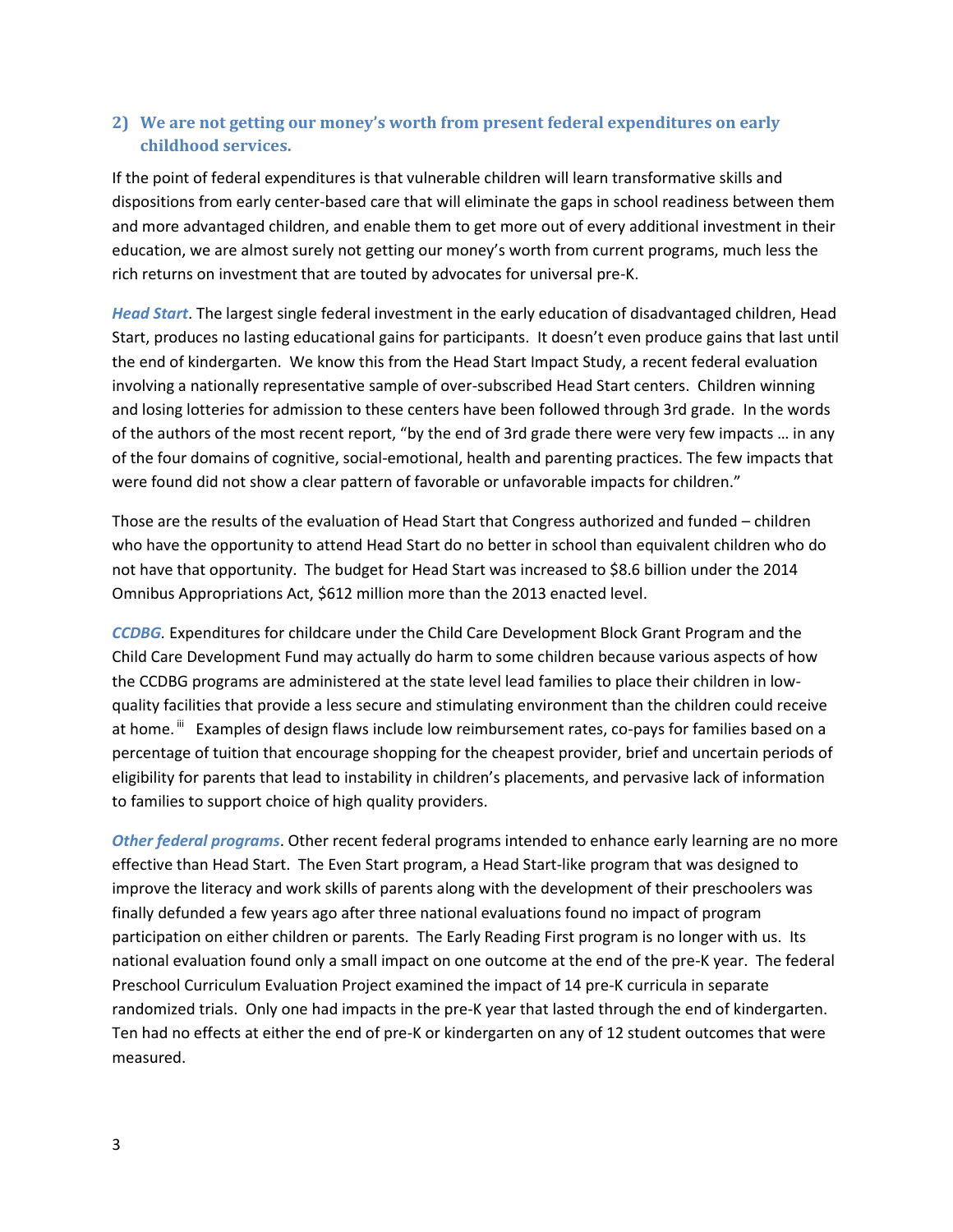#### **3) State programs may be no more effective than Head Start.**

Do we find more evidence of program success when we look to state pre-K programs, the kind of programs the Obama administration wishes to expand dramatically under Preschool for All? Not really.

The research on these programs that is touted by advocates of universal pre-K has serious flaws. Important among them is that the research design that has been used in studies in Tulsa, New Jersey, and Boston is only capable of detecting differences between participants and non-participants at the end of the pre-K year.<sup>iv</sup> No long-term follow-up is possible. That is because the studies compare children who are just starting pre-K with those who have just finished pre-K, a delayed treatment research design in which the control group also gets pre-K services, just a year later than the treatment group. At that point there is no longer a control group. But research shows clearly that some pre-K programs, including Head Start, can impact children's learning when measured when children are just finishing the pre-K year. The whole issue is about whether the pre-K experience produces a lasting advantage. If a research design can't answer that question, and the Tulsa-type research studies cannot, the findings aren't relevant to decisions that pivot on estimates of the return on investment in early learning and childcare.

The strongest piece of research on the impact of state pre-K programs is the recently reported findings from an evaluation of Tennessee's Voluntary Pre-K Program (TN-VPK). TN‐VPK is a full day pre-k program for four‐year‐olds from low-income families. It has quality standards that are high and in keeping with those proposed by the Obama administration under Preschool for All, including the requirement of a licensed teacher in each classroom, no more than 10 children per adult, and an approved and appropriate curriculum. The study was conducted as randomized trial (the gold standard for evaluating program impacts) using a lottery to select participants from those who were seeking admission to oversubscribed programs. Only about a quarter of children in the control group found their way into other center-based programs such as Head Start or private pre-k, so the study compares groups that are very different in their levels of access to early childhood education.

The figure below illustrates the impact of TN-VPK participation on cognitive abilities at the end of first grade (kindergarten findings are very similar). Bars above zero favor the treatment group. Those below zero represent outcomes that favor the control group. As the figure shows, seven of the outcomes favor the control group, with one (quantitative concepts) being statistically significant. In other words, the group that experienced the Tennessee Voluntary State Pre-K Program performed less well on cognitive tasks at the end of first grade than the control group, even though % of the children in the control group had no experience as four-year-olds in a center-based early childhood program of any sort. Similar results were obtained on measures of social/emotional skills. Further, children in the pre-K treatment group were receiving special education services at higher rates than children in the control group.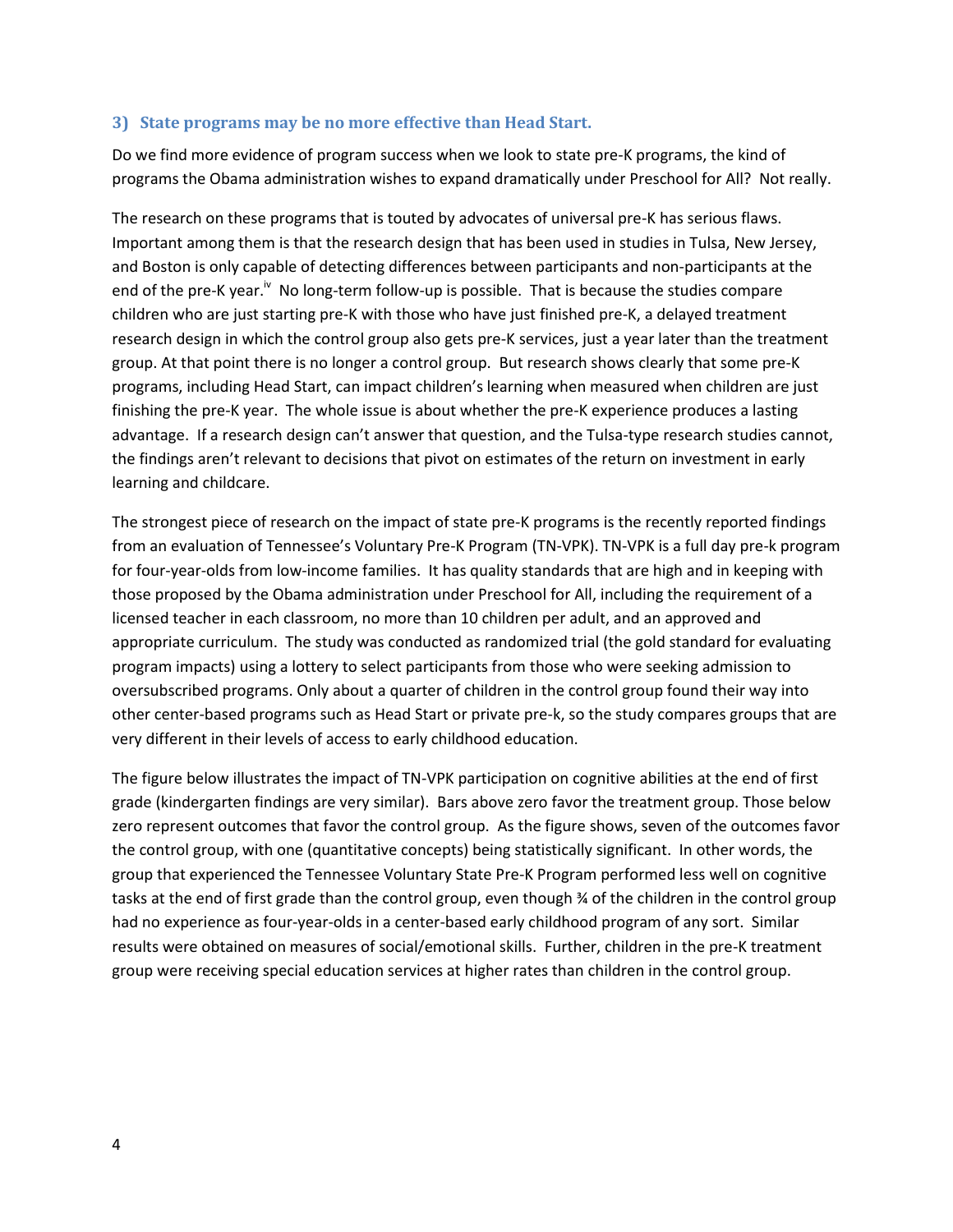

All other existing research on state pre-K programs is methodologically weaker than the TN-VPR study, but it points in a similar direction. There are, for example, two credible attempts to estimate the statewide impact of the universal pre-K programs that are touted by the Obama administration and other advocates as models for the nation – one study is of the Georgia program;<sup>v</sup> the other examines Georgia and Oklahoma.<sup>vi</sup> Both studies use student scores on the National Assessment of Educational Progress as the outcome, comparing growth rates on NAEP in the target states with growth rates in states without state funded pre-K. The impacts on student achievement are, at best, very small. The author of the study of Georgia concludes that the Georgia universal pre-K program has costs that exceed its benefits.

#### **4) The results from Perry and Abecedarian cannot be generalized to present-day programs.**

Who among us has not heard the claim that a dollar invested in quality preschool returns \$7 in public benefits (or perhaps \$13 or \$18, depending on the source)?

These estimates are derived from two studies of small pre-K programs in Chapel Hill, NC (the Abecedarian program) and Ypsilanti, MI (the Perry program). The studies were conducted as randomized trials and the participants and control group members have been followed into adulthood. The findings as reported favor the participants.

But while the research design of these studies was a gold-standard randomized trial and the results are favorable for participants, these programs were implemented many decades ago, and the nature of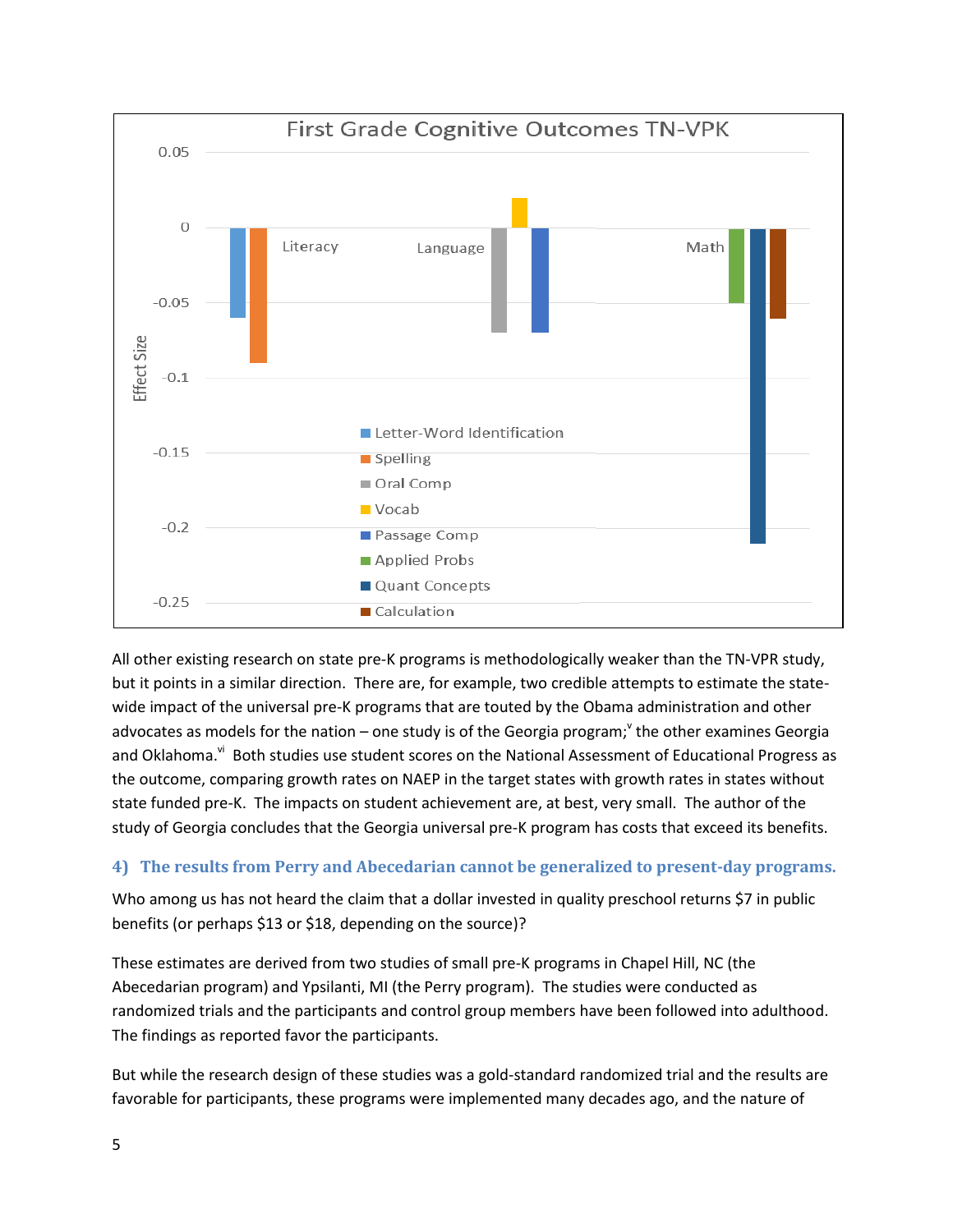what they delivered is very different from current state and federal programs. In particular, they were small hothouse programs with only about 50 program participants each. They were multi-year intensive interventions involving family components as well as center-based childcare. Costs per participant were multiples of the levels of investment in present-day programs, e.g., \$90,000 per child for Abecedarian. They were run by very experienced, committed teams. The circumstances of the very poor families of the Black children who were served by these model programs were very different from those faced by the families that are presently served by publicly funded preschool programs. For example, nearly half of the four-year-olds in Head Start today are Hispanics, whereas there were no Hispanic children in Abecedarian or Perry. And 40 years ago other government supports for low-income families were at much lower levels, pre-K was not widely available for anyone, much less the poor, and even kindergarten was rare.

Thus, even without the recent findings from Head Start and the TN-VPK there would be reason to be skeptical that widely deployed state and federal preschool programs could produce the return of investment that has been attributed to Perry and Abecedarian. But even the findings from the studies of Perry and Abecedarian are in doubt because the researchers collected data on several hundred outcomes and did not adjust for the likelihood that 5% of those outcomes would appear to be statistically significant simply on the basis of chance. When the data are properly analyzed most of the differences disappear.<sup>vii</sup> So when you hear that every dollar invested in quality pre-K today will return \$7 or more tomorrow, swallow with a grain of salt, or not at all. Perry and Abecedarian are slender reeds on which to base billions of dollars of federal expenditure.

### **5) Only some children need pre-K services to be ready for school and life.**

The normal development of children is well-buffered against a reasonably wide range of environmental circumstances. Most young children do not need to experience organized center-based care in order develop normally, profit from later educational opportunities, and live happy and productive lives.

So far as my staff has been able to determine by reading published biographies, none of the 44 presidents of the United States attended a pre-K or nursery school program. I'm sure many people in this room did not have pre-K. This is not to say that children can't derive some benefit from being in organized pre-K setting. And who can say that presidents Obama, Bush, Clinton, and Carter wouldn't have been better presidents if only they had gone to preschool. But somehow we've gotten to the point as a society of thinking that pre-K is essential to normal child development and should be universal. That's bunk.

Some children are reared in circumstances that are pathogenic, i.e., they cause lasting damage to the child – think of a two-year-old being raised by a drug-addicted single mother. The child spends most of her waking hours in a crib, is malnourished, and hears no more than a few utterances from her mother in a week, all of which are short directives such as "be quiet" and "don't spill your food." Such children will profit enormously from spending their waking hours in good out-of-home care.

Some childcare settings are also pathogenic. Think of a childcare center that is dirty, serves 20 children per adult, has such high staff turnover that there is no continuity in adult-child relationships (except for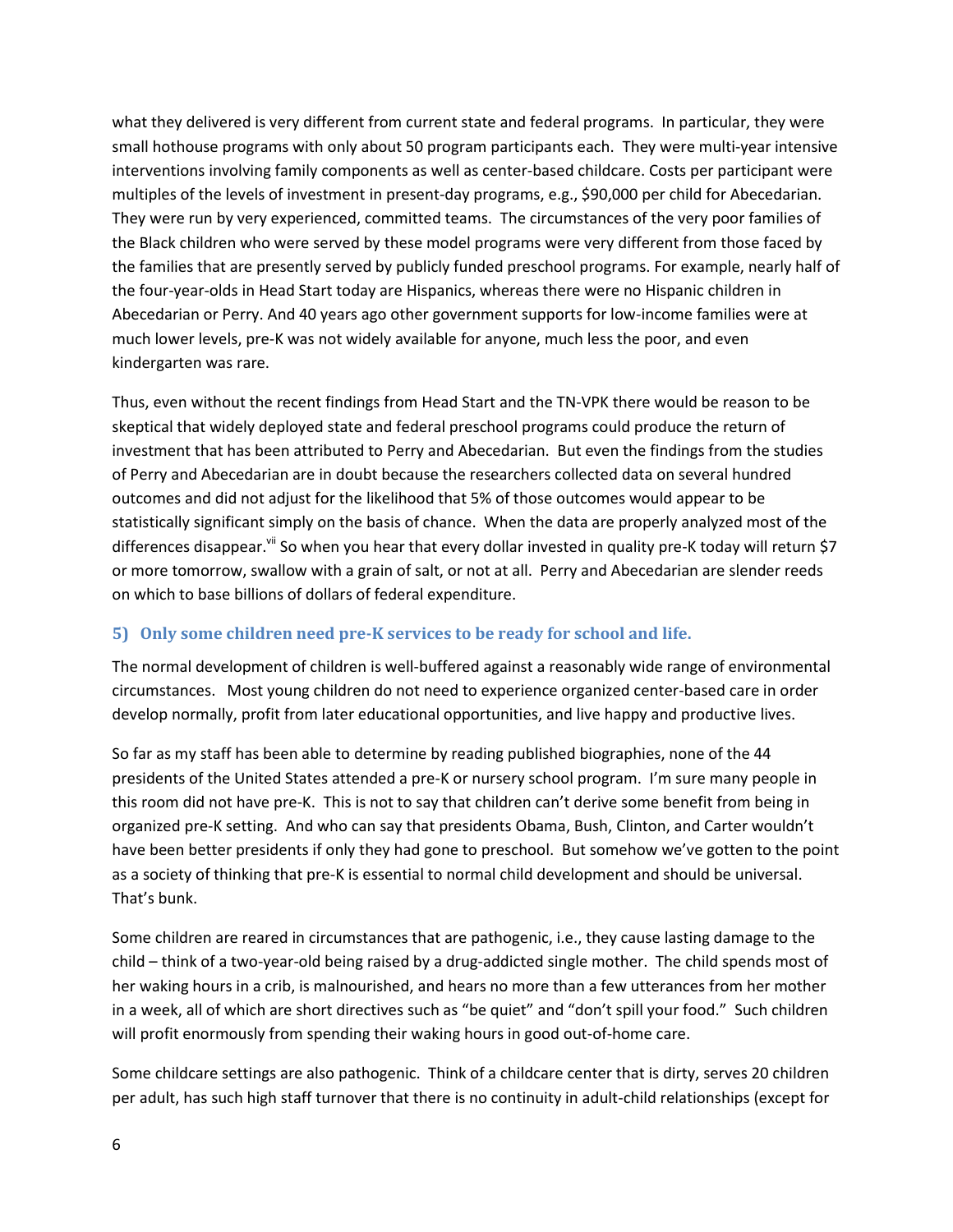the children who are in the care of the adults who yell, abuse, and tend to stick around), and has no curriculum other than custody. Children in such centers will profit enormously from not being there.

Many children, particularly those from low-income and immigrant backgrounds, are reared in environments that don't adequately support the development of the skills and dispositions the children are expected to have when they start formal schooling. Think of a child whose parents don't speak English, have low literacy levels in their native language, and don't know that their child would profit from opportunities to learn such as those that are provided by shared picture book reading at home. These children will benefit from effective interventions to help their parents provide them a more supportive environment at home and from good pre-K programs in which they can acquire English, broader knowledge of the world, and simple skills such as alphabet knowledge.

In contrast, some children are reared in families in which they have lots of opportunities to interact with the loving adults in their lives in ways that support cognitive and socio-emotional growth. Many such children will be better off at home than in a preschool classroom in which they are one of 18 children and the adults feel overworked and underpaid.

Consistent with these points, every credible evaluation of early childhood education interventions of which I'm aware shows that the impacts, when they are found at all, are concentrated at the lower end of the distribution of family socio-economic status and in families in which the parents don't speak English at home.

**6) The impact on children of differences in quality of the childcare staff and teachers with whom they interact will be much larger than the impact of differences in the quality of the centers they attend. Neither formal credentials nor the extent of professional development are meaningfully associated with these differences in teacher quality.**

Many of the policy proposals bouncing around that are intended to improve the quality of early childhood center-based services through law and regulation are based on models that have been thoroughly discredited in research on K-12 education. These discredited models place an emphasis on inputs such as the credentials of teachers, their pay, expenditures on professional development, and regulatory systems that focus on the center as unit of evaluation and accountability. But we know primarily from research in K-12, with some supporting research in pre-K settings, that teacher credentials and teacher professional development bear scant if any relationship to teacher effectiveness, that levels of expenditure beyond a certain point are only weakly related to student learning, and that the teacher to which a child is assigned is far more important that the aggregate quality of the school the child attends.

K-12 teacher policy at the federal level has transitioned from a focus on teacher quality as measured by credentials to teacher quality as measured by on-the-job performance in the classroom, with a growing realization that the most powerful management tools that affect student outcomes of which educators and policymakers can avail themselves are in the area of teacher retention. In short, policies that have the effect of keeping good teachers in the classroom and encouraging bad ones to leave are one of the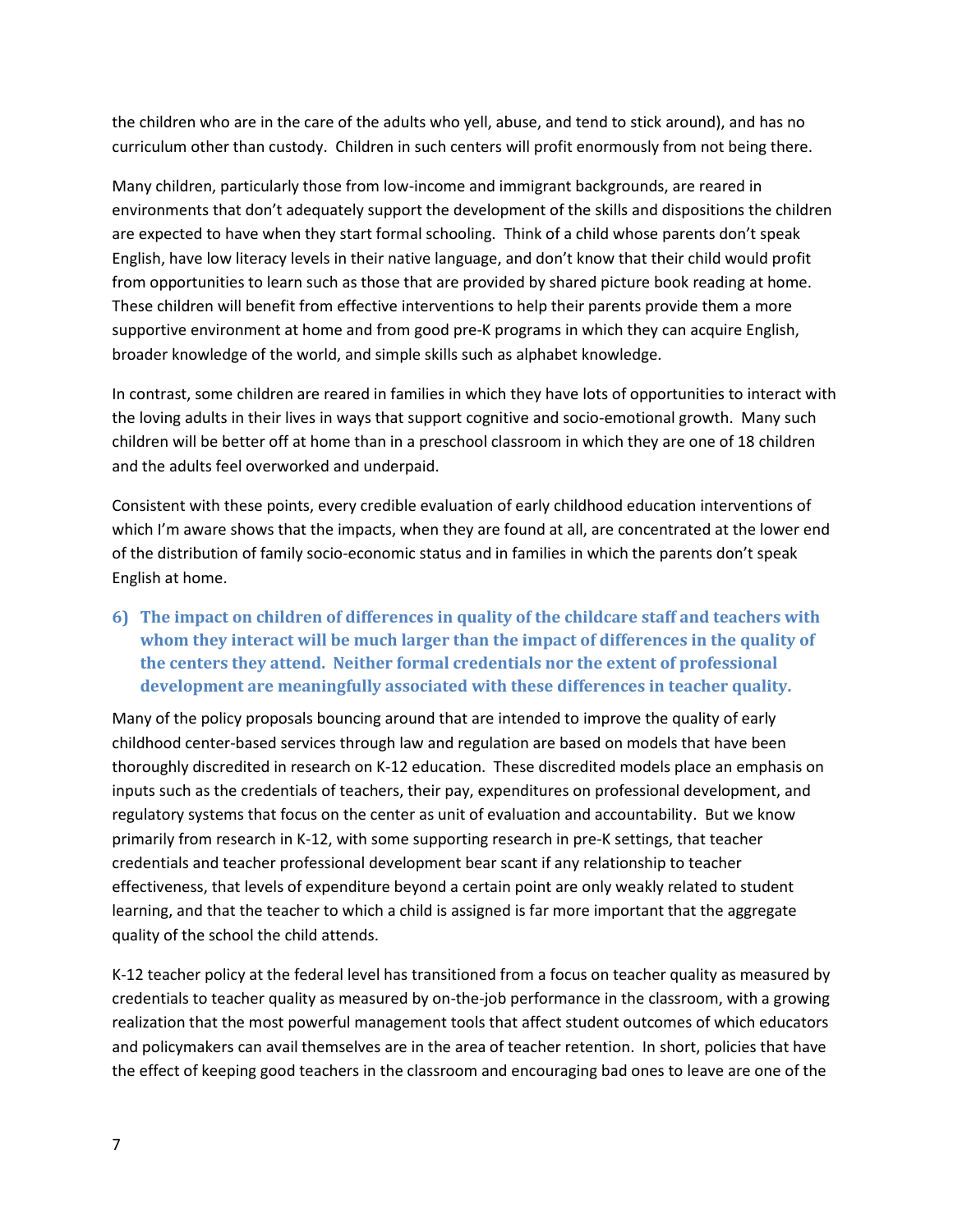few sure ways of improving student outcomes. None of this seems to have penetrated policy thinking in early childhood.

**7) Early childhood programs have important functions for parents and the economy, independent of their impacts on children. We ought not to focus exclusive on early learning as the yardstick for measuring the value of public expenditures on childcare.**

Federal support for childcare for poor families, if designed and implemented properly, enables parents to work, live productive lives, and raise their children adequately. For example, even with the serious flaws in the CCDBG as childcare program, research demonstrates that childcare subsidies under the CCDBG increase employment, reduce welfare, and allow recipients to invest in their human capital by enrolling in job training or taking college level courses.<sup>viii</sup> Further, we cannot reasonably require parents of young children to work if they do not have the resources to purchase childcare. Continued federal investment in early childcare is essential for these reasons without recourse to the rationale that early childcare narrows achievement gaps and produce lifelong benefits for participants.

## **A policy proposal**

#### *Goals and assumptions*

There is no compelling reason that flows from the long-term well being of children for the federal government to expend resources on universal pre-K programs such as proposed under the Obama Administration's Preschool for All. Existing research demonstrates that middle-class parents receive a disproportionate financial benefit from universal programs because they shift their preschoolers from care they paid for themselves to care that is paid for by the taxpayer.<sup>ix</sup> If the goal of federal or state programs is to create access and increase participation, covering the childcare expenses of middle class families does neither. Federal expenditures should be targeted on families that cannot otherwise afford childcare.

The most vulnerable children raised in the most pathogenic family circumstances should have access to programs that help their parents and improve their circumstances beginning at or prior to their birth. Programs for 4-year-olds and even 3-year-olds come too late.

The CCDBG program should be reformed so that the funding stream is part of a reliable and predictable source of support for out-of-family childcare for low-income working parents and so that it provides parents with useful information about their choices of childcare.

Head Start should be sunset, with the funds redirected to the same purpose as the CCDBG program – a reliable and predictable source of support for out-of-family childcare for low-income working parents.

States have a critical role to play as partners of the federal government's support of childcare in three areas: establishing licensing and oversight processes that rid the childcare market of pathogenic service providers, collecting information on the quality and effectiveness of center-based childcare providers and assuring that parents avail themselves of it, and incentivizing center-based providers to engage in consequential evaluation of the on-the-job performance of their childcare staff.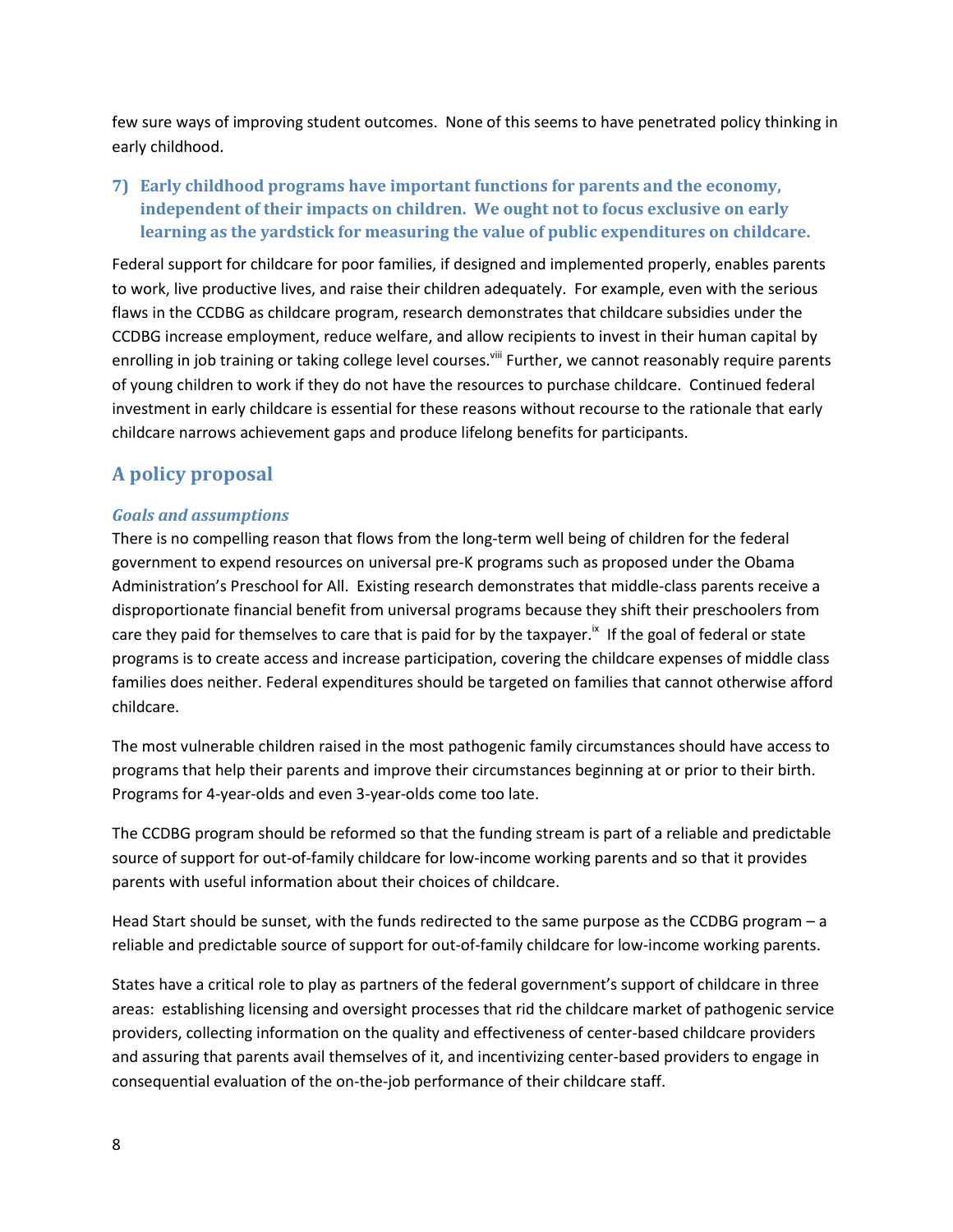We know far less than the advocacy community and many members of research community would have you believe about who needs what early childhood services when. We should be modest about the state of current knowledge. Accordingly, the design philosophy around Congressional efforts should be to create childcare systems that can evolve and learn based on feedback from their customers and users, rather than to mandate the characteristics such systems should have in order to be of high quality.

If redesigned to be coherent and focused on low-income families, current levels of federal expenditure are adequate as a starting point for an effective system of support for childcare.

#### *The Early Learning Family grant (ELF)*

One way that my policy recommendations could be translated into legislation would be through the creation of a federal grant program for early childcare – The Early Learning Family (ELF) grant – that is conceptualized along the lines of the federal Pell grant system, which supports the college tuition costs of low-income students. Like Pell grants go to students, ELF grants would go to parents in the form of a means-tested voucher that the family carries with them to the state-licensed childcare provider of their choice. That is very different from the present system in which federal dollars flow directly to Head Start and to states. ELF grants would replace most present forms of federal financial aid for early learning and childcare, including Head Start and CCDBG, and would place families in the driver's seat instead of federal and state bureaucracies. I provide additional details on ELF in the appendix.

#### **Conclusion**

Congress has a choice. It can continue to tinker with current programs and create new programs under Preschool for All for which states have to jump through hoops that are designed in Washington and that will change in ways that have little to do with program effectiveness as the political winds blow from other directions. Or it can place the financial resources to purchase early learning and care directly in the hands of families it is intended to serve, as it does with expenditures to support college attendance.

I'm confident that a system in which federal dollars follow children to the childcare service of their family's choice will trump current top-down federal programs if Congress will also forge a partnership with states to ensure that parents have the information to shop wisely for childcare, that childcare providers that can do harm to children are removed from the marketplace, and that center-based providers have incentives to evaluate their childcare staff and encourage the retention of the best.

Thank you for the opportunity to present this testimony.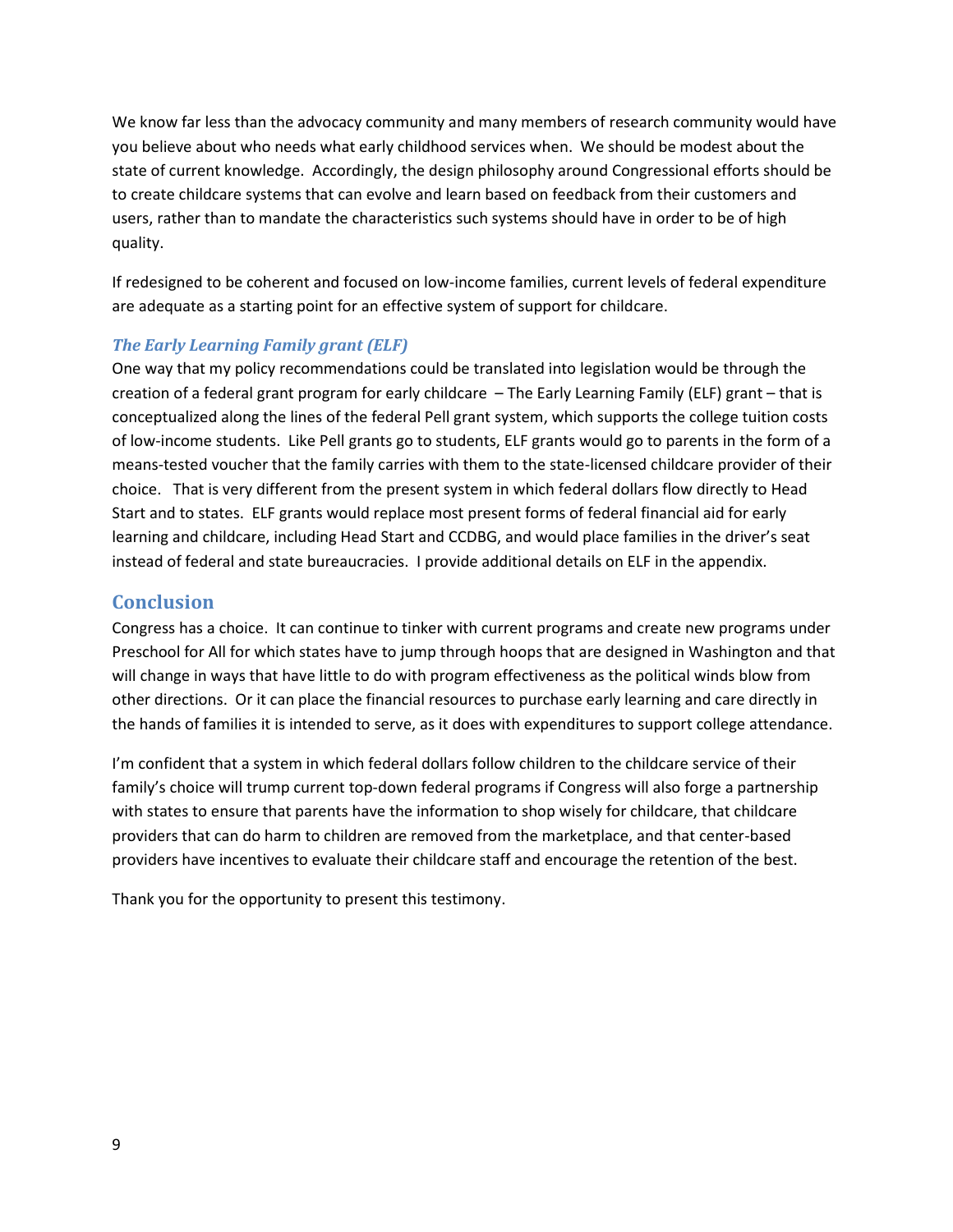#### ENDNOTES

i

- [http://www.brookings.edu/~/media/research/files/reports/2010/10/13%20investing%20in%20young%20children](http://www.brookings.edu/~/media/research/files/reports/2010/10/13%20investing%20in%20young%20children%20haskins/1013_investing_in_young_children_haskins.pdf) [%20haskins/1013\\_investing\\_in\\_young\\_children\\_haskins.pdf](http://www.brookings.edu/~/media/research/files/reports/2010/10/13%20investing%20in%20young%20children%20haskins/1013_investing_in_young_children_haskins.pdf)
- iii [http://www.nccp.org/publications/pub\\_1076.html](http://www.nccp.org/publications/pub_1076.html)
- iii <http://www.brookings.edu/blogs/brown-center-chalkboard/posts/2013/05/08-obama-prek-budget-herbst>
- iv <http://www.sciencemag.org/content/320/5884/1723.full?ijkey=9fON.EIKV6mQA&keytype=ref&siteid=sci>
- v <http://www-siepr.stanford.edu/Papers/pdf/08-05.pdf> vi
- <http://www.brookings.edu/~/media/Projects/BPEA/Fall%202013/2013b%20cascio%20preschool%20education.pdf> vii Anderson, Michael L. 2008. "Multiple Inference and Gender Differences in the Effects of Early
- Intervention: A Reevaluation of the Abecedarian, Perry Preschool, and Early Training
- Projects," Journal of the American Statistical Association, 103, no. 484: 1481-1495.
- <sup>viii</sup> <http://www.brookings.edu/blogs/brown-center-chalkboard/posts/2013/05/08-obama-prek-budget-herbst>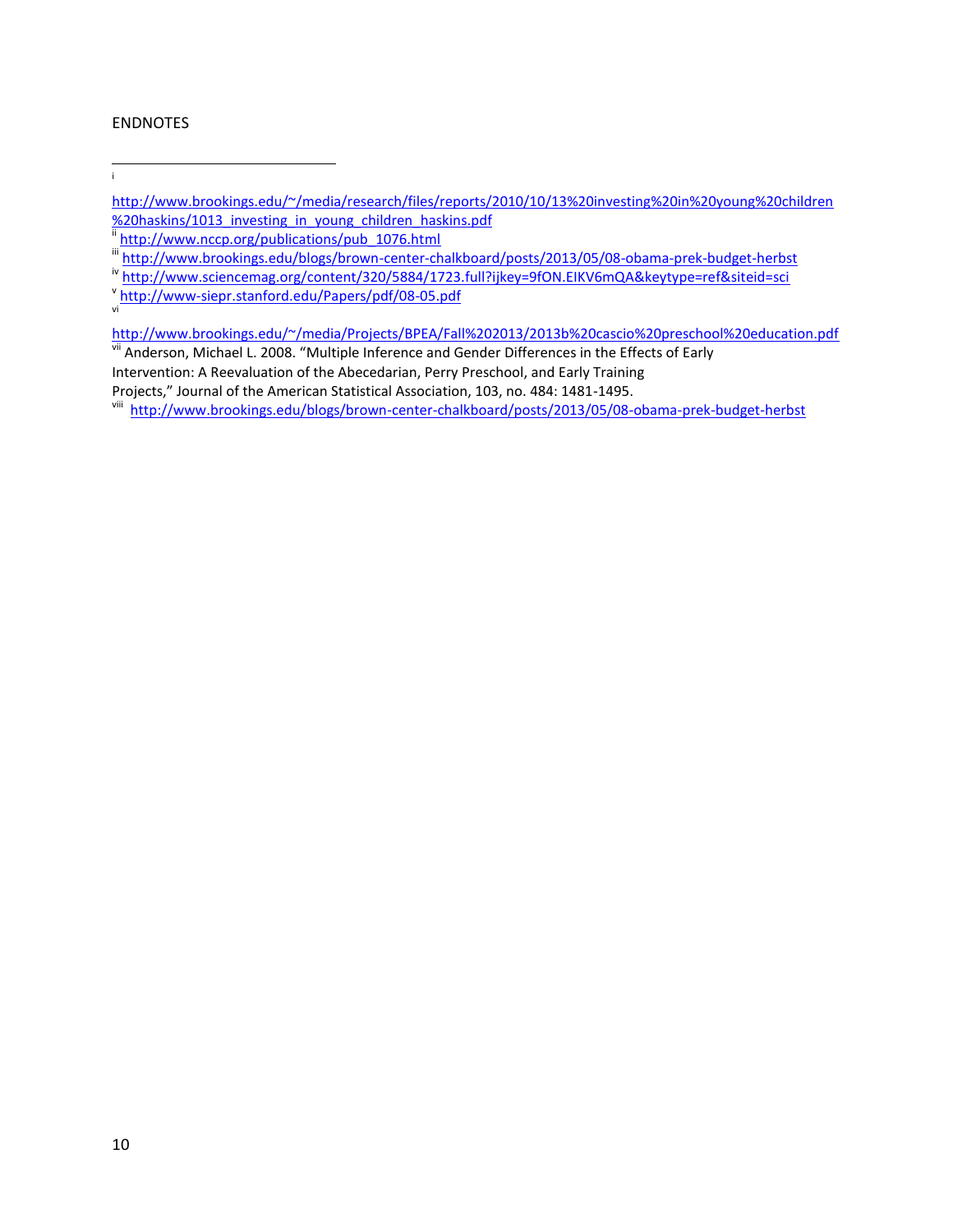# **Appendix**

#### *The Early Learning Family grant (ELF)*

The early learning family grant (ELF) is conceptualized along the lines of the federal Pell grant system, which supports the college tuition costs of low-income students. Like Pell grants, ELF grants would go to parents if the form of a means-tested voucher that the family carries with them to the state-licensed childcare provider of their choice. That is very different from the present system in which federal dollars flow directly to Head Start and to states.

The amount of the voucher would be tied to the regional costs of childcare services, differentiated by type of provider (e.g., relative vs. center-based care, infant and toddler care vs. care for older children), duration in terms of hours a week, and topped up for children with disabilities that require extra staffing at the center level. The base voucher amount should be at the 75<sup>th</sup> percentile of the regional cost of services, as is currently the recommendation to states under the CCDBG, in order to ensure that low-income parents are not forced to buy childcare on the cheap.

Eligibility for an ELF grant would be made on the basis of family income in the tax return from the year prior to the uptake of the grant. Families with children under 5 years of age with income eligibility for an ELF grant would be informed of such eligibility at the time they submit their tax return. Families could also demonstrate through an application to a state-approved agent that they are currently eligible for an ELF grant when the evidence from the past year's tax return is misleading or missing.

Families would be held harmless for increases in their income up to, say, 125% of the eligibility level in the year of uptake of the grant. For income increases beyond 125% of the eligibility level, families would incur a tax liability. These are but illustrations of important design decisions that would need to be made with respect to eligibility requirements so as not to provide an incentive for single parenthood or unemployment, and so as not to disrupt childcare placements based on short term changes in family finances.

The federal government would separately fund states based on a formula tied to a measure of child poverty, such as amount of their Title I funding, to create the oversight and information systems that eliminate the providers with unacceptably low quality, that encourage the growth of stronger providers at the expense of weaker providers, and that incentivize center-based providers to engage in consequential evaluation of the on-the-job performance.

States would be free to use their own tax resources to support additional childcare services. For example, they might increase the voucher level for poor families, serve as a direct provider of services, support universal programs, and provide home-based parental support services.

Congress would also fund research and development programs intended to identify tools and approaches that states could use to reliably identify differences in center quality and to nudge parents to utilize the information that states collect on center quality in their choice process. Likewise Congress would fund research to identify approaches and instruments that center-based care providers could deploy to evaluate the classroom performance of childcare staff.